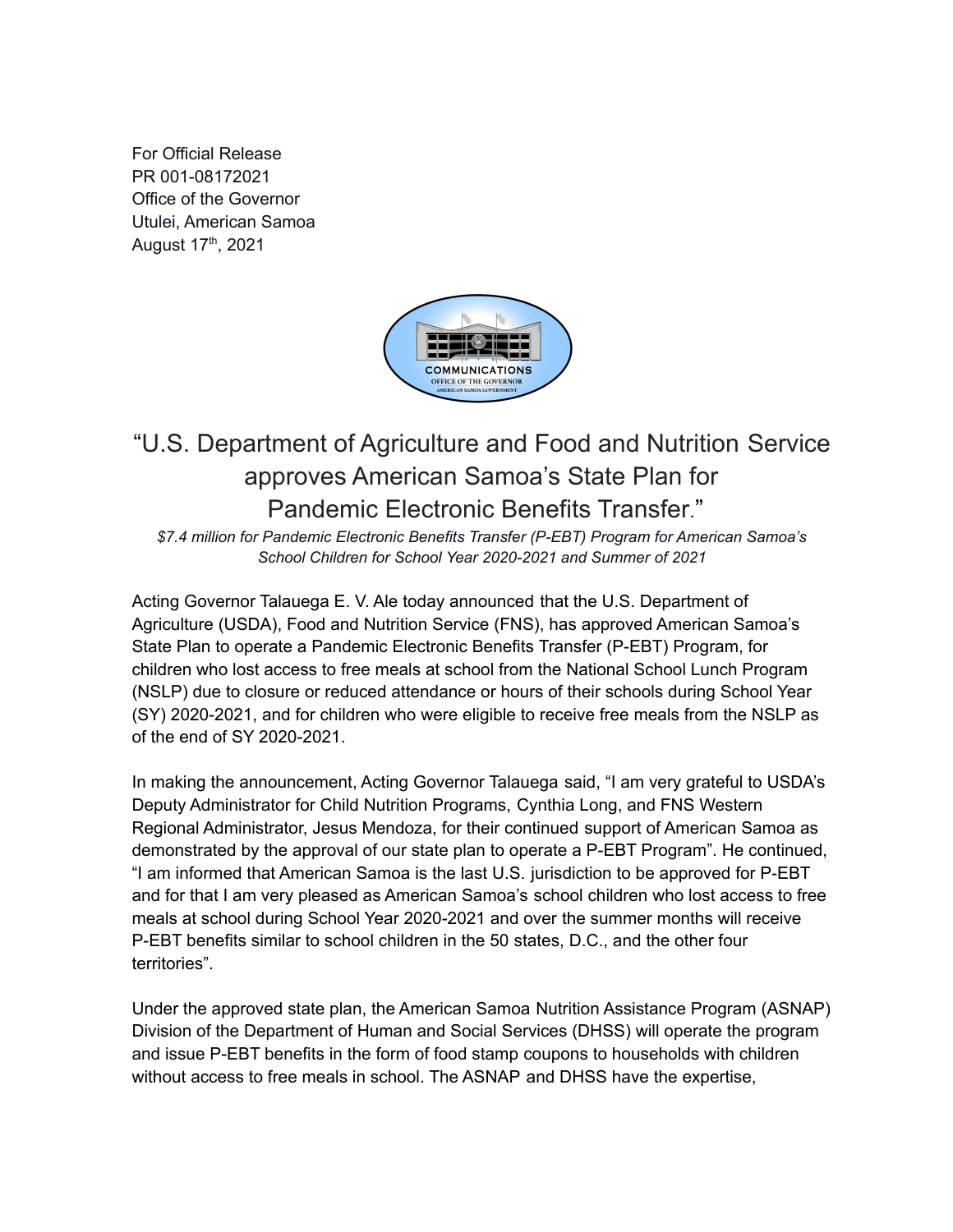experience, and delivery systems required for eligibility determination and issuance of food assistance benefits.

Households are required to complete an application to provide basic information for their children in order for them to receive P-EBT benefits. DHSS will use school data from the Department of Education and all the private schools to confirm the children's eligibility. P-EBT benefits are calculated at the rate of \$7.97 a day, which is equal to the daily reimbursement for a free breakfast, lunch, and snack.

DHSS estimates issuing \$1.3 million in P-EBT food coupons to approximately 11,100 children who lost access to free meals at school at the beginning of the school year when they were scheduled for virtual learning and an additional \$6.1 million in P-EBT food coupons to approximately 14,000 school children who lost access to free meals at school during the summer of 2021.

For the first part of the P-EBT Program, children are eligible if they would have received free meals at their schools through the NSLP if not for the closure or reduced attendance or hours of their schools for at least 5 consecutive days during SY 2020-2021. DHSS has established that children who attended the 22 public schools that had virtual days for grades 5 to 8 and 11 and 12 on Mondays, Wednesdays, and Fridays, and virtual days for kindergarten to grade 4 and grades 9 and 10 on Tuesdays and Thursdays from August 31, 2020, to October 9, 2020, qualify for 12 or 17 days of P-EBT benefits or \$96 and \$135 in food coupons respectively. Children who attended St. Theresa Elementary School who had virtual days every Friday from August 31 to December 18, 2020 qualify for 16 days or \$128 in food coupons, and children who attended Kanana Fou School who had virtual days from February 1-12, 2021 qualify for 10 days or \$80 in food coupons.

For the second part of the P-EBT Program, children who were eligible to receive free meals at school from the NSLP as of the end of the school year 2020-2021 qualify for the U.S. standard benefit of \$438 in food coupons for the 55 covered days of the summer of 2021.

The Families First Coronavirus Response Act (P.L. 116-127; the Act) as amended by the Continuing Appropriations Act, 2021 and the Other Extensions Act (P.L. 116159) and the Consolidated Appropriations Act, 2021 (P.L. 116-260) authorized the continuation of a temporary assistance program for households with children affected by school closures during the public health emergency that was declared on January 27, 2020. The March 11, 2021, American Rescue Plan Act (the ARP, P.L. 117-2) extends P-EBT through the end of the public health emergency, a period that includes the summer of 2021. FNS's approval of American Samoa's state plan was made pursuant to the authority granted under Section 1101 of the Act.

DHSS will announce in the coming days and weeks how families may apply for P-EBT benefits with other pertinent information that includes the dates and locations where